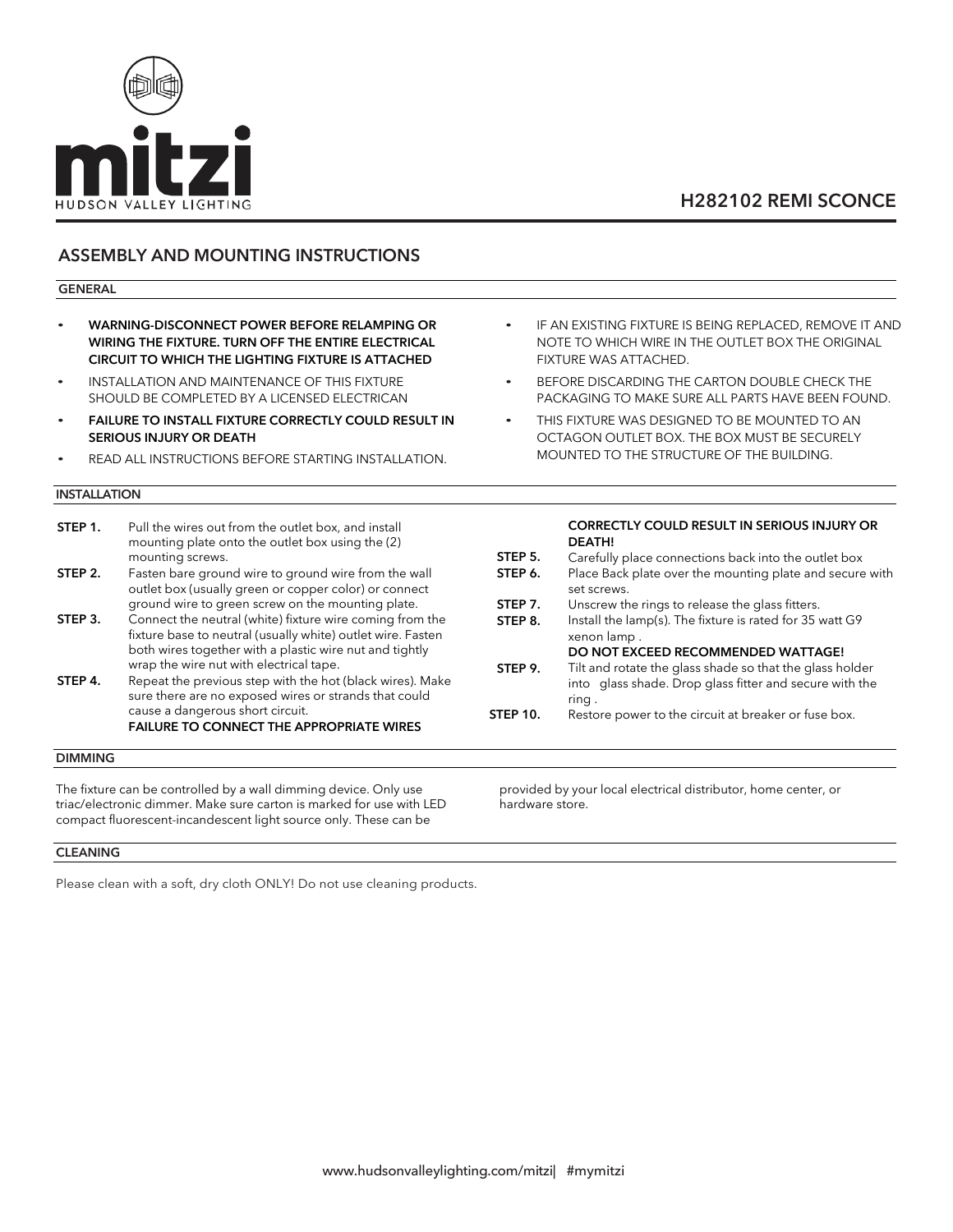

### ASSEMBLY AND MOUNTING DIAGRAM



WIRE NUT/TAPING DIAGRAM

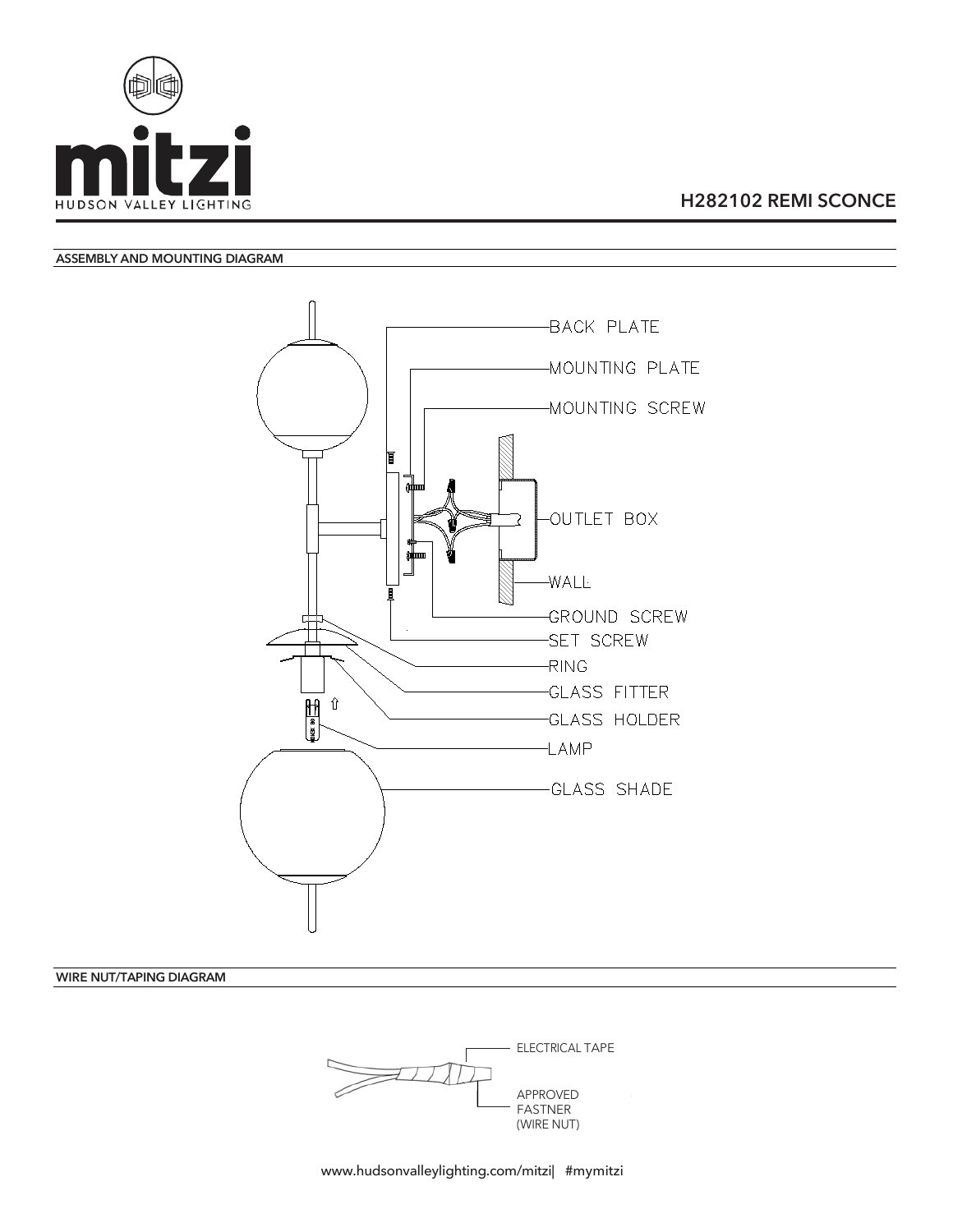

## NOTICE D'ASSEMBLAGE ET DE MONTAGE

### GENERALITÉ

- AVERTISSEMENT DÉBRANCHER LE COURANT AVANT DE REMPLACER UNE AMPOULE OU DE RELIER LE DISPOSITIF AU COURANT. COUPER INTÉGRALEMENT LE CIRCUIT ÉLÉCTRIQUE AUQUEL LE DISPOSITIF EST RELIÉ.
- L'INSTALLATION ET L'ENTRETIEN DE CE DISPOSITIF DOIVENT ÊTRE REALISÉS PAR UN ÉLECTRICIEN AGRÉÉ.
- UNE INSTALLATION INCORRECTE DE L'APPAREIL PEUT ENTRAINER DES BLESSURES GRAVES OU LA MORT.
- VEUILLEZ LIRE TOUTE LA NOTICE AVANT DE PROCÉDER À L'INSTALLATION.

### **INSTALLATION**

- PAS 1. Retirer les fils de la boîte de dérivation et installer la plaque de montage à ladite boîte de dérivation au moyen des (2) vis de montage.
- PAS 2. Fixer le fil de terre dénudé au fil de terre de la boîte de dérivation à la paroi (généralement de couleur verte ou cuivre) ou relier le fil de terre à la vis verte sur la plaque de montage.
- PAS 3. Relier le fil neutre (blanc) venant de la base du dispositif au fil neutre (généralement blanc) de la boîte de dérivation. Relier les deux fils entre eux à l'aide d'une borne de raccordement en plastique et envelopper celleci de ruban isolant bien serré.
- PAS 4. Répéter le pas précédent avec les fils de phase (noirs). S'assurer qu'il n'y a pas de fils exposés ou de brins qui pourraient causer un dangereux court-circuit UNE CONNEXION INCORRECTE OU DES FILS INAPPROPRIÉS PEUT ENTRAÎNER DE GRAVES BLESSURES OU LA MORT!

### RÈGLAGE D'INTENSITÉ

Le dispositif peut être contrôlé par un variateur de lumière de paroi. N'utiliser qu'un variateur de lumière triad/électronique. S'assurer que l'emballage porte la mention précisant de n'utiliser le dispositif qu'avec une source lumineuse DEL (LED) compact fluorescent-

- EN CAS DE REMPLACEMENT D'UN APPAREIL EXISTANT RETIRER CELUI-CI ET NOTER À QUELS CÂBLES DE LA BOÎTE DE DÉRIVATION LE DISPOSITIF ORIGINAL ÉTAIT RELIÉ.
- AVANT DE JETER LA BOÎTE D'EMBALLAGE, CONTRÔLER L'EMBALLAGE POUR S'ASSURER QUE TOUTES LES PIÈCES ONT ÉTÉ TROUVÉES.
- CE DISPOSITIF A ÉTÉ CONÇU POUR ÊTRE MONTÉ SUR UNE BOÎTE DE DÉRIVATION OCTOGONALE. LA BOÎTE DOIT ÊTRE FIXÉE DE MANIÈRE SÛRE À LA STRUCTURE DE L'IMMEUBLE
- PAS 5. Remettre soigneusement les connexions dans la boîte de dérivation.
- PAS 6. Placer la plaque arrière sur la plaque de montage et sécuriser au moyen des vis de fixation.
- PAS 7. Dévisser la bague pour dégager la coiffe de verre.
- PAS 8. Installer l'ampoule. Ce dispositif est prévu pour une ampoule de 35 watt de type G9 xenon..

#### NE PAS DÉPASSER LE WATTAGE RECOMMANDÉ!

- PAS 9. Incliner et tourner l'abat-jour de verre de manière à ce que le porte-verre s'emboîte dans ledit abat-jour de verre.
- Abaisser la coiffe de verre et sécuriser au moyen de la bague.
- PAS 10. Rebrancher le courant au disjoncteur ou à la boîte à fusibles.

incandescente. Celles-ci peuvent être fournies par votre distributeur de matériel électrique local, par un centre de bricolage ou par une quincaillerie.

#### NETTOYAGE

A nettoyer UNIQUEMENT avec un chiffon doux et sec! Ne pas utiliser de produits de nettoyage.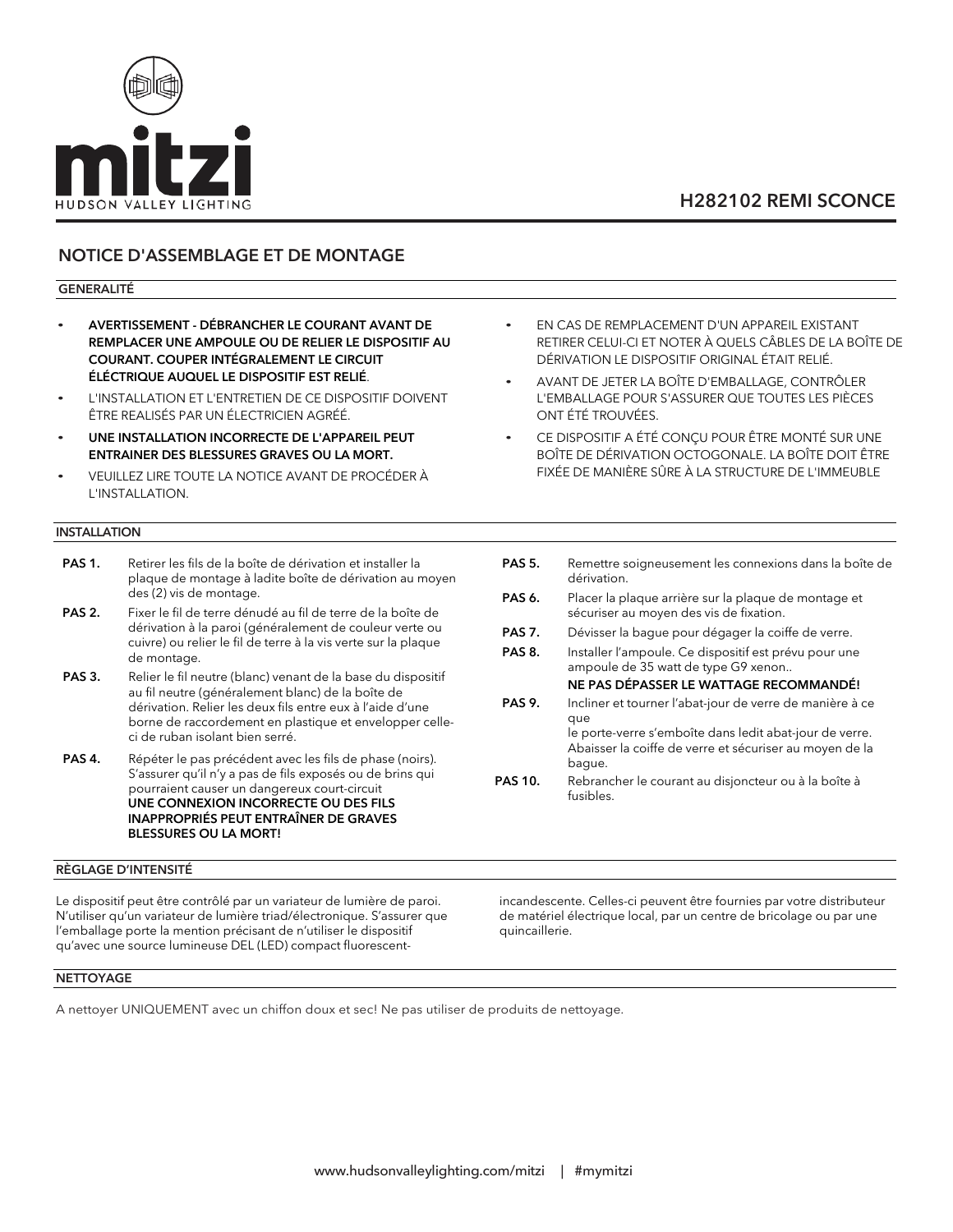

### SCHÉMA D'ASSEMBLAGE ET DE MONTAGE



## SCHÉMA DE BORNE DE RACCORDEMENT ET D'ENVELOPPAGE AVEC RUBAN ISOLANT